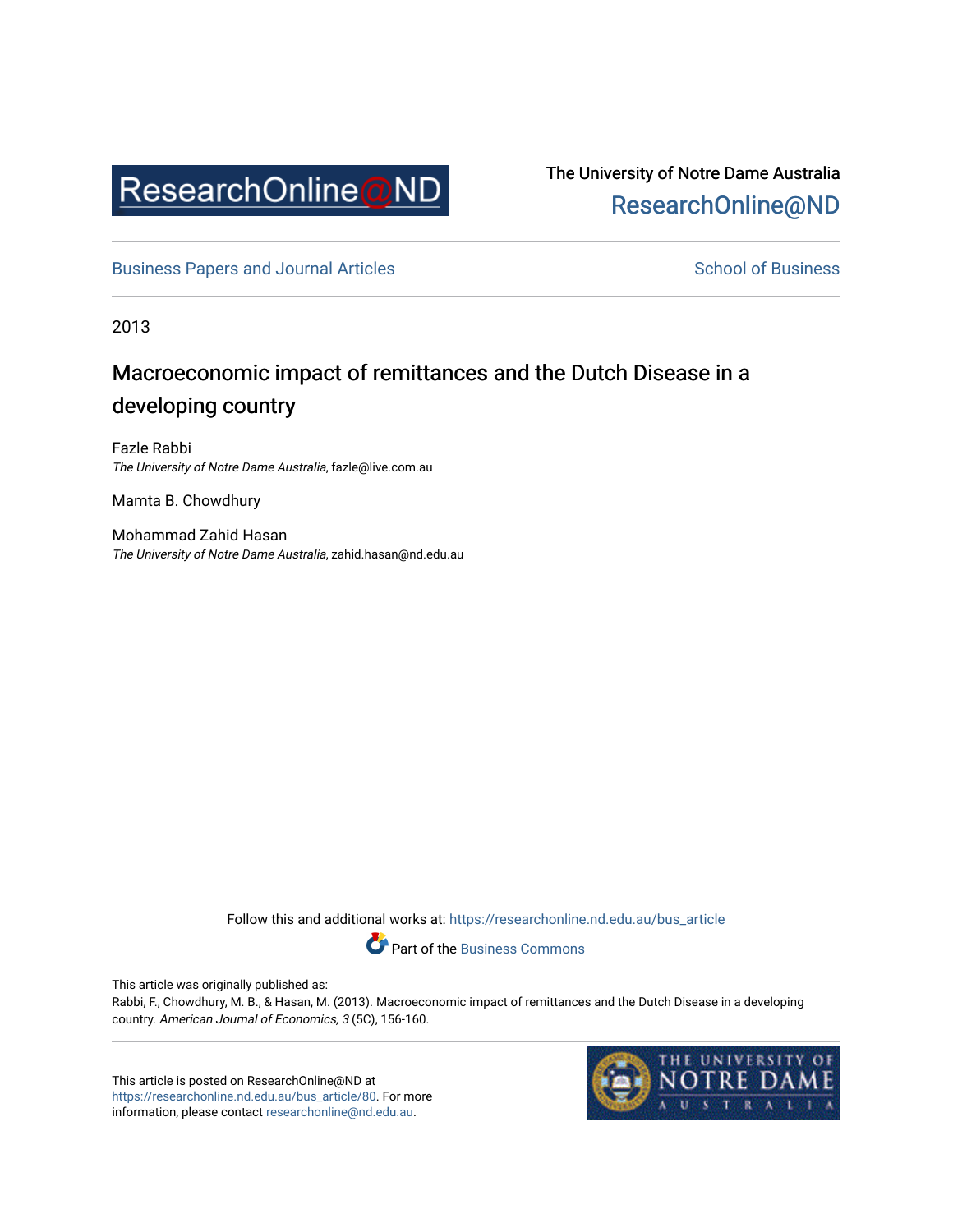# **Macroeconomic Impact of Remittances and the Dutch Disease in a Developing Country**

**Fazle Rabbi, Mamta B. Chowdhury, Mohammad Z. Hasan\***

University of Notre Dame Australia, Australia

**Abstract** The magnitude of the flow of remittances to a developing country like Bangladesh and their rate of growth has become a significant factor in its economy. The huge flow of remittances affects the production sector and employment structure, as well as the scale of external trade competitiveness of the economy as measured by the real exchange rate (RER). Movement of the RER from its equilibrium position is very important and is also crucial in identifying the factors most influencing this movement. Using Johansen cointegration and Vector Error Correction models, this study has found that the flow of remittances is appreciating the RER and decreasing the external trade competitiveness of Bangladesh; thus, the procedure is slowly bringing about deterioration in the economy of Bangladesh, a process known as Dutch Disease. To counter this, a gradual relaxation of the trade barrier plus promotion of external trade diversification and diversion of the remittances flow from non-tradable sectors to priority investment areas will counteract the adverse consequences of remittances on the Bangladeshi economy in the long run.

**Keywords** Remittances, Dutch Disease, Real Exchange rate, Macroeconomic Policy

#### **1. Introduction**

The term 'Dutch Disease' was first used in the 26 November 1977 issue of *The Economist* to refer to unfavourable effects on the manufacturing sector of Netherlands following the discovery of natural gas during the 1960s[10]. As a result of these gas discoveries, the Dutch economy experienced a boost in its wealth, but this positive development in the natural resources sector had serious consequences for Dutch non-oil exports by making the Dutch guilder stronger; the manufacturing sectors gradually became less competitive. This particular economic process has come to be known as Dutch Disease.

The undesirable symptoms of Dutch Disease are mainly connected with natural resource discovery, but a sharp increase in natural resource prices, in foreign assistance and in foreign direct investment can also start this economic disease. It can occur when any expansion or economic development results in a large inflow of foreign currency; we can include the flow of worker's remittances in this context.

Economic globalisation is the factor which has been increasing the movement of migrant workers than ever before and therefore, the workers' remittances have also been increasing significantly. UN Department of Economic

and Social Affairs (UNDESA) data indicate that there were some 214 million international migrants worldwide in 2010 (cited in[19]) and in 2011, estimated flow of global remittances reached US\$483 billion of which developing countries are accounted for US\$351 billion or about three-fourth of the total remittances[9]. Therefore, workers' remittance is one of the major sources of foreign exchange earnings for a large number of developing countries and exceeds the private capital inflows and foreign aid in recent years[21].

In 2010, South Asia received inflows of remittances equivalent to US\$82.6 billion, which exceeded the net private capital inflows of US\$80.7 billion and was equivalent to 25% of total remittances to developing countries. Bangladesh is considered as one of the major manpower exporting countries in South Asia and remittances started to play a vital role in economic development of the country from the early 2000s. Bangladesh accounted for about 2.5% of the global remittances and 13.5% of the total remittances coming to South Asia in 2008. Workers' remittances increased from US\$24 million in 1976 to over US\$1.65 billion in 2011 and accounted for over 10% of GDP of the country[9].

Despite the immense importance of the remittances income for Bangladesh economy, there are very few quantitative studies of the possible effect of remittances, especially at the country specific level. Therefore, the objective of the paper is to analyse the effects of remittances on trade competitiveness to assess whether the economy of Bangladesh has been adversely infected by the

<sup>\*</sup> Corresponding author:

zahid.hasan@nd.edu.au (Mohammad Z. Hasan)

Published online at http://journal.sapub.org/economics

Copyright © 2013 Scientific & Academic Publishing. All Rights Reserved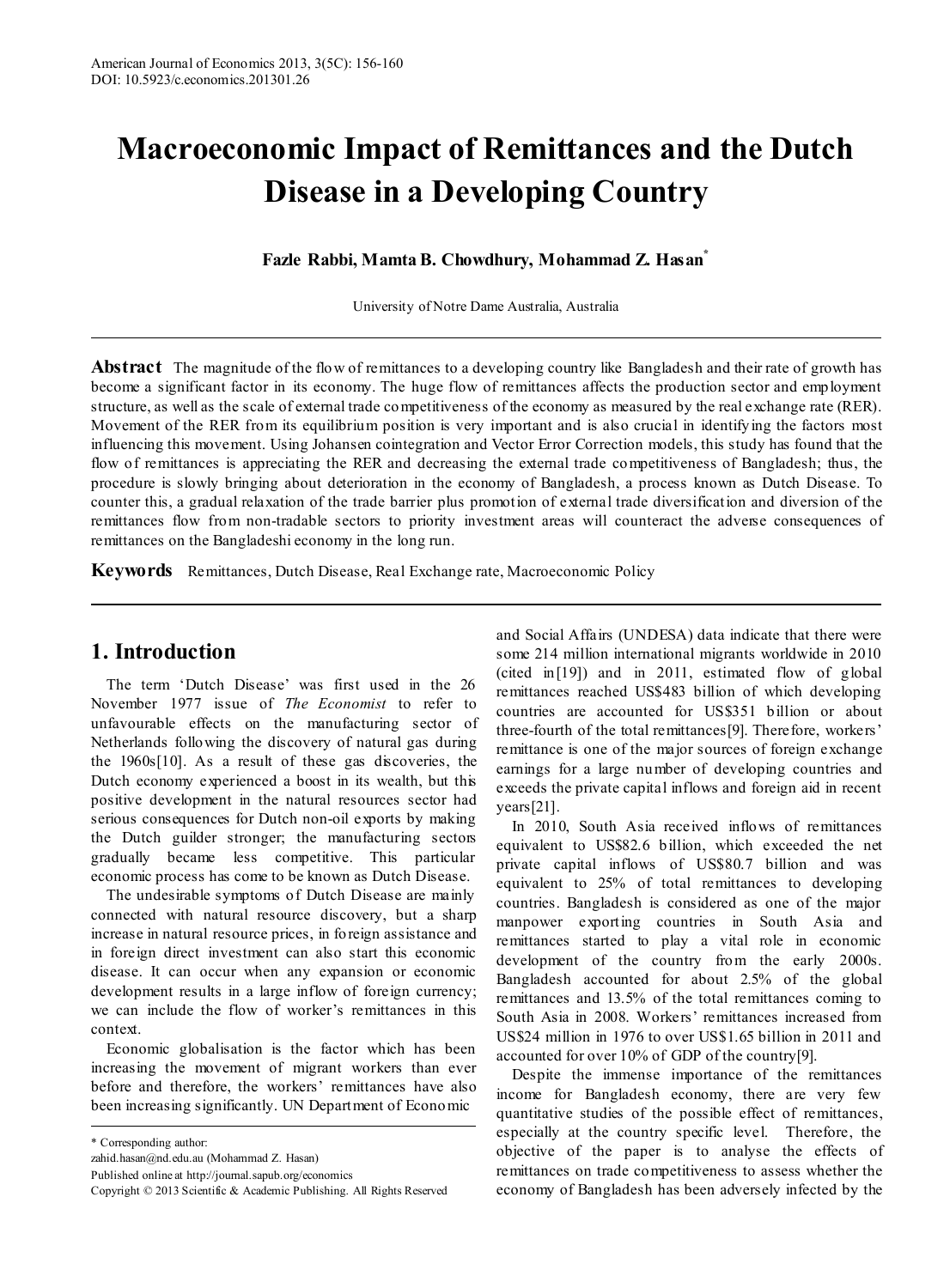Dutch disease measured by the movements of the real exchange rate (RER) of the country.

The remainder of the paper is organised as follows: Section 2 represents the literature review on the effects of remittances inflows and the determinants of real exchange rates; Section 3 discusses the issues related to data and the methodology used in the study. Section 4 presents the econometric results and Section 5 draws the conclusion and policy recommendation of the study.

#### **2. Literature Review**

The debate on the impact of workers' remittances actually starts with the discussion of adverse macroeconomic effects of external transfers by Keynes[15] and Ohlin[17]. Generally, large inflows of income from foreign aid or remittances create wealth for an economy, support economic advancement and reduce poverty levels. The assumption behind this expectation is based on simple common sense: that while money cannot purchase happiness, it is a good down payment [20]. It is also supported on a variety of strands of economic development theory. Development economists have argued for a long time that poor countries must experience a 'big push' to break out of a self-feeding circle of poverty[18],[16]; thus, large cash inflows accruing from remittances or aid should overcome all sorts of obstacles to economic development and generate the required 'big push'.

However, many empirical studies[1],[2],[3],[4],[6],[7],[9], [12] suggest the opposite: that a significant capital inflow may lead to appreciation in the RER, which will undermine the competitiveness of the export sector: the so-called Dutch Disease effect.

The real exchange rate model illustrates that the equilibrium real exchange rates (ERER) are influenced by the 'fundamentals' or the real variables both in the short and long run, whereas nominal variables have only short run effect[11]. Terms of trade, international transfers, including foreign aid and remittances and world real interest rates are the major external fundamentals[8],[11]. Within an economy, trade restrictions, exchange and capital controls, government expenditure are the domestic policy related fundamentals whereas technological progress and productivity gain are important domestic non-policy fundamentals. The movement of the RER from its sustainable long run position due to changes in real variables has significant consequences for policy evaluation as it can imply either gain or loss of external competitiveness. However, the nominal variables, such as nominal depreciation and domestic credit expansion can be used as policy devices to correct the misalignment of RER from its equilibrium value in the short run[8].

#### **3. Data and Methodology**

The annual data for 1971 to 2011 is used for this study.

But the annual data for most of the RER fundamentals was unavailable for Bangladesh. We also constructed a real exchange index, where the trade-weighted nominal exchange rate  $(E_{TW})$  is deflated by the ratio of foreign price  $(P_f)$  to domestic price  $(P_d)$ . Thus, a fall in this ratio indicates a real appreciation and loss of international competitiveness for a country and vice versa. Following a Chow Test of structural break in data (Table 1), a dummy variable (Dummy) is included in the model to take into account of the structural break in all equation in 1994. The most data series are measured in natural logarithms and expressed in ratio to GDP except for technological progress, TECP, which is the real per capita GDP of Bangladesh measured in US dollar following[4].

The effect of remittances flow on the international trade competitiveness of Bangladesh is specified by the following RER model:

$$
LNREER = \alpha + \beta_1 LNRREMTT + \beta_2 X_t + \varepsilon_t \tag{1}
$$

Where t, is the time period from 1971 to 2011, LNREER is the key explanatory variable referring to the natural log of the ratio of remittances flow to GDP. The vector of control variable,  $X_t$ , consists of terms of trade (LNTOT), trade openness (LNOPEN), technological progress (TECP) and the nominal variables, money supply (LNM2) and nominal devaluation (ND).  $\varepsilon_t$  is the error term.

Table 1. Chow Breakpoint Test: 1994

| F-statistic                   | 9.673227 | Prob. $F(4.30)$              | 0.0000 |
|-------------------------------|----------|------------------------------|--------|
| Log likelihood ratio 31.48105 |          | Prob. $Chi\text{-}Square(4)$ | 0.0000 |
| Wald Statistic                | 38.69291 | Prob. Chi-Square $(4)$       | 0.0000 |
|                               |          |                              |        |

Note: Null Hypothesis: No breaks at specified break points. Varying regressors: All equation variables. Equation Sample: 1971-2011

The Johansen[13] Vector Error Correction Model (VECM) has been adopted for the empirical analysis of the study due to its stronger ability to incorporate the potential long run dynamic relation and better forecasting power. Regression analysis produces efficient estimates if the variables are stationary i.e. I(0). As a prerequisite of the cointegration analysis, the presence of persistent trends in data is tested for a unit root by using Augmented Dickey Fuller (ADF), Dickey Fuller GLS (GLS AD) and Kwiatkowski-Phillips-Schmidt-Shin (KPSS) tests. Results of the tests with a constant and a trend are not reported here because of the limited space. But these are available upon request. However, it is found that all variables used in this study are non-stationary in levels, i.e. they are not I(0), however, all-time series are integrated in order one, I(1), or stationary of their first differences.

Following the stationarity test, the presence and number of cointegration vectors are examined by Likelihood Ratio statistics (LR) and Trace test, which suggest the existence of a long run relationship between the dependent variable (LNREER) and remittances flow (LNRREMTT) and other independent variables. The empirical model of real exchange rate of Bangladesh can be represented by the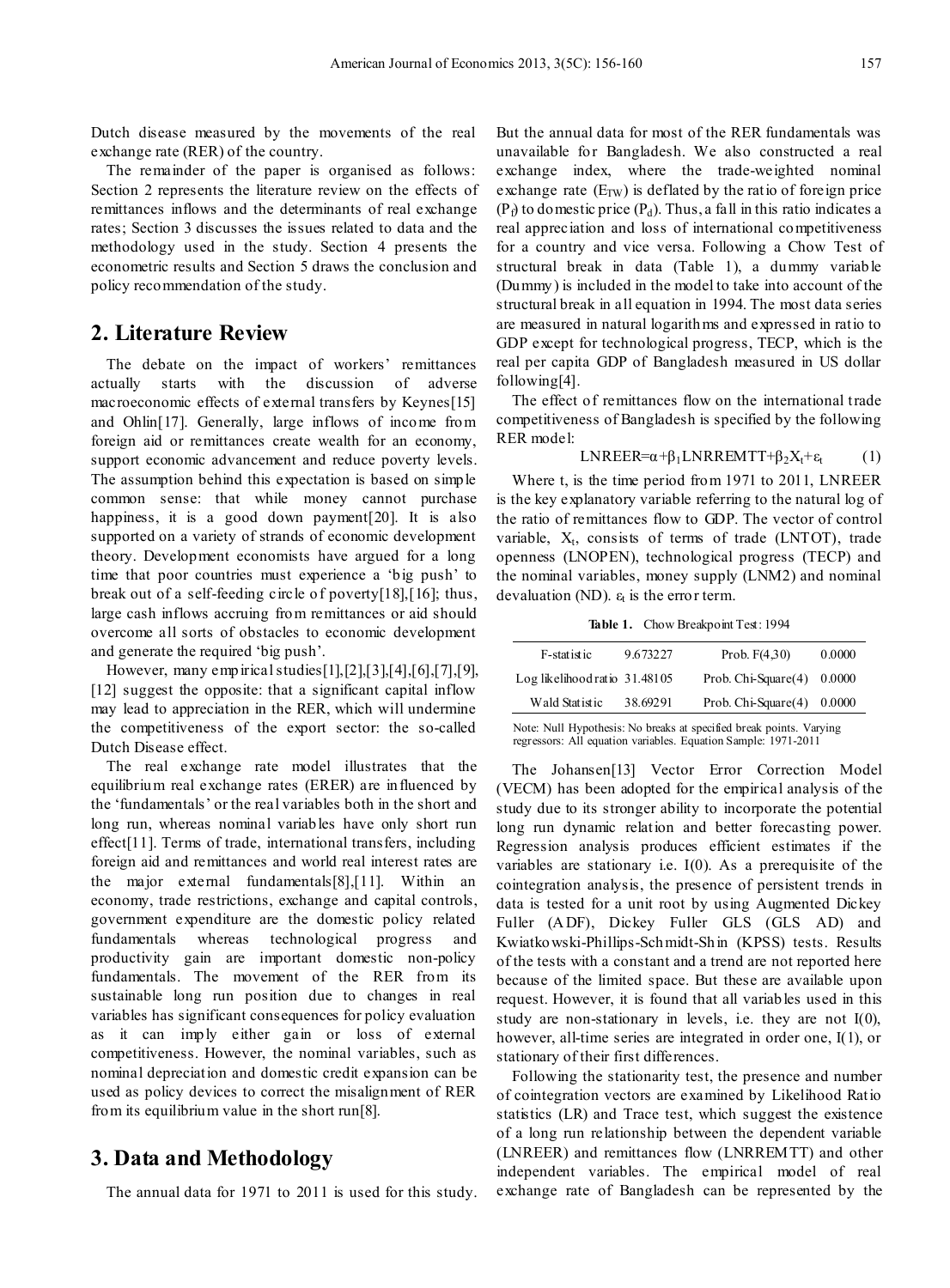following equation:

LNREER= $\lambda_0 + \beta_1 L$ NRREMTT+ $\beta_2 L$ NTOT<sub>t</sub>+ $\beta_3 L$ NOPEN<sub>t</sub> +  $\beta_4 \text{TECP}_t$ +  $\beta_5 \text{LNM2}_t$ +  $\beta_6 \text{ND}_t$ +  $\varepsilon_t$  (2)

It is difficult to test for cointegration for a full real exchange rate model as it produces too many cointegrating relationships which are hard to interpret[5],[14]. Following reference[5], different versions of equation (2) has been estimated with fewer variables using Hendry type general to specific modelling approach.

#### **4. Econometric Results**

The results of alternative versions of equation (2) are presented in Table 2 and 3. Long run elasticities relating to the key explanatory variables and their t-ratios along with the cointegration tests are presented in Table 2. It appears from the tests that the null hypothesis of no cointegrating vector is rejected based on the sufficiently large values of the test statistics. The tests results indicate the presence of at least one cointegrating vector for the alternate equation at the 1% significance level. Since the variables are cointegrated in the long run, there exists a short run dynamic adjustment toward its long run equilibrium. Therefore, it can be concluded that the model is a fair representation for most of the cases, since the eigen-value statistics drop sharply for alternative hypothesis.

Table 2. Johansen's cointegration: Long run estimation

| Variables: LNREER, LNRREMTT, TECP, LNOPEN, DUMMY,<br>$@$ TREND $(72)$ |         |       |  |  |  |  |
|-----------------------------------------------------------------------|---------|-------|--|--|--|--|
| Hypothesis                                                            | $r=0$   | r < 1 |  |  |  |  |
| Alternative                                                           | $r=1$   | $r=2$ |  |  |  |  |
| Eigen-value                                                           | 0.80    | 0.53  |  |  |  |  |
| $\lambda$ - Trace                                                     | 120.02* | 61.66 |  |  |  |  |
| $\lambda$ - max                                                       | 58.36*  | 27.44 |  |  |  |  |

#### LNREER=-0.70LNRREMTT+0.26TECP+2.38LNOPEN-0.86D UMMY-0.03@TREND(72)--(2.1) (-3.12) (10.66) (2.58) (-2.12) (-1.66)

Note: Trace test indicates 1 cointegrating equation at the 0.05 level. Max-eigenvalue test indicates 1 cointegrating equation at the 0.05 level. \* denotes rejection of the hypothesis at the 0.05 level and p values are used. Figures in parenthesis represent the t-statistics

The results in equation (2.1) suggest that an increase in the main independent variable, remittances flow, has a significant adverse effect on the trade competitiveness (LNREER) of Bangladesh by appreciating it. It also suggests that increased technological progress (TECP) indicates the Rybczynski principle of RER depreciation. Normally, a TECP-type non-policy domestic fundamental variable increases the efficiency and productivity of the tradable sector. Increased productivity induced by technological progress increases factor availability. By reducing the cost and price of tradables, increased productivity makes the tradable sector more competitive and tends to depreciate the RER. In this situation, the supply effects of technological progress offset the demand effects; so equation (2.1) indicates that a one percentage point increase in technological progress (TECP) significantly depreciates the RER by 0.26%.

The trade openness (LNOPEN) in equation (2.1) also shows the expected sign. According to theory, an increase in trade openness depreciates the RER; our result follows this expectation. Increasing trade openness by reducing trade restrictions like tariffs and quotas lowers the relative price of tradables to non-tradables and improves the competitiveness of a country in the external trade. Equation (2.1) shows that a one percentage point increase in trade openness (LNOPEN) significantly depreciates the RER by 2.38%. Moreover, considerations of a structural break as DUMMY and TREND are also significant at the conventional 5% level. Thus, all the variables of equation (2.1) represent themselves as long-run fundamental determinants of the RER of Bangladesh. Thus, the result from equation  $(2.1)$  suggests the inflow of remittances is having a significant Dutch Disease effect in Bangladesh by appreciating the RER of the country.



Figure 1. Cointegration graph for the real exchange rate equilibrium

The final dynamic Error Correction Model of RER is reported in Table 3 together with most common diagnostics tests. The results are satisfactory and indicate that all equations have performed well. The lagged error correction term in all equations is statistically significant and having the expected negative sign confirming that there is a cointegrating relationship between the dependent and independent variables.

The value of the error correction term in all equations suggests that in the absence of other interventions, actual RER converges at the rate of about 10% per annum to its long run equilibrium.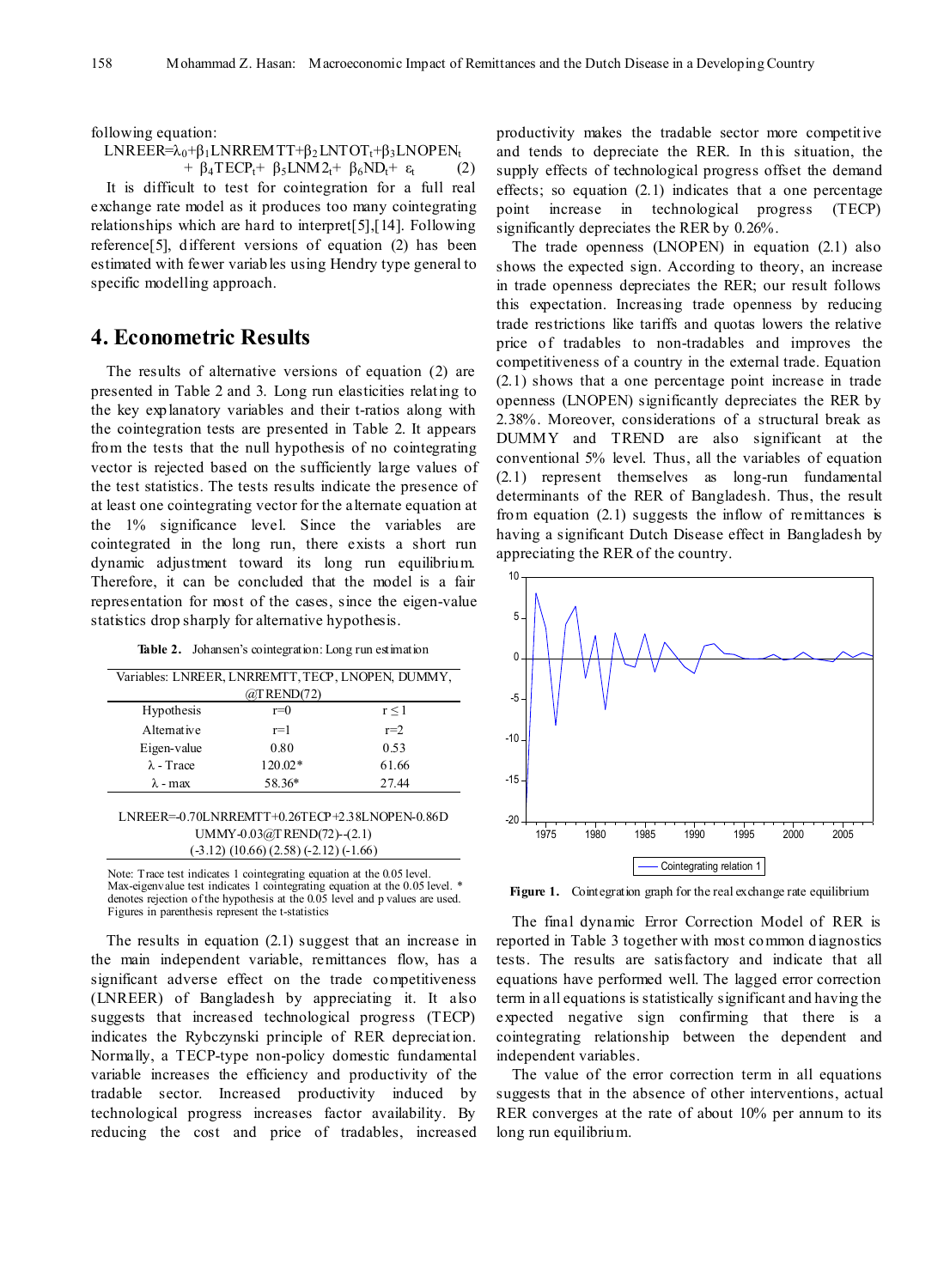| VARIABLES                   | Equation 3.1<br>$\triangle LNREER_{t-1}$ | Equation 3.2<br>$\triangle LNREER_{t-1}$ | Equation 3.3<br>$\triangle LNREER_{t-1}$ |
|-----------------------------|------------------------------------------|------------------------------------------|------------------------------------------|
| $ECM_{t-1}$                 | $-0.09*$<br>$(-3.73)$                    | $-0.09*$<br>$(-3.41)$                    | $-0.08*$<br>$(-2.95)$                    |
| ΔLNRREMTT <sub>t-1</sub>    | 0.0075<br>(0.52)                         | $0.0372**$<br>(2.22)                     | $-0.0384$<br>$(-0.7301)$                 |
| ALNOPEN <sub>t-1</sub>      | 0.0356<br>(0.70)                         | $0.1175***$<br>(1.6372)                  |                                          |
| ALNTOT 1-1                  |                                          |                                          | $0.1783$ ***<br>(1.5559)                 |
| $\Delta T ECP_{t\text{-}1}$ | $0.008*$<br>(4.23)                       | 0.00524*<br>(3.8089)                     | 0.01829*<br>(2.6748)                     |
| $\Delta LMM2_{14}$          |                                          |                                          | $-0.4485*$<br>$(-2.8744)$                |
| $\Delta \text{ND}_{t-1}$    | ----                                     | $-0.1378$<br>$(-0.5851)$                 |                                          |
| Constant                    | 0.007<br>(0.7157)                        | $-0.0038$<br>$(-0.2891)$                 | $0.0389*$<br>(1.7761)                    |
| DIAGNOSTICS:                |                                          |                                          |                                          |
| R-squared                   | 0.55                                     | 0.59                                     | 0.59                                     |
| Adj. R-squared              | 0.49                                     | 0.48                                     | 0.38                                     |
| F-statistic                 | 7.0524                                   | 5.67                                     | 2.28                                     |
| Akaike AIC                  | -3.051                                   | -3.0263                                  | $-3.068$                                 |
| Serial Correlation<br>LM    | 18.30<br>${0.36}$                        | 24.78<br>${0.42}$                        | 23.19<br>${0.50}$                        |
| Heteroskedasticity          | 185.81<br>${0.47}$                       | 206.46<br>${0.25}$                       | 348.41<br>${0.47}$                       |

**Table 3.** Error Correction Model of real exchange rate for Bangladesh

Note: i) \*, \*\* and \*\*\* indicate significant at 1%, 5% and 10% levels respectively. ii) Figures within parenthesis, ( ), represent the t-statistics; iii) Figures within { } are p values for the residual diagnostic checks under the null of no serial correlation, no heteroskedasticity for the LM and heteroskedasticity, respectively.

### **5. Conclusions and Recommendations**

The main purpose of this study is to discover whether recent economic developments in Bangladesh are symptomatic of Dutch Disease or not. More specifically, it investigates the impact of the inflow of workers'

remittances on the economy through the affect on RER. The (Johansen & Juselius 1990) cointegration test and VECM methodology are employed to determine both the long- and short-run determinants of the RER in Bangladesh. Since a structural break is found for 1994 in the data set, we run the model[equation (2.1)] with a DUMMY variable, which reveals a significant impact of the political transformation of Bangladesh on its RER. The equation (2.1) also reveals that the flow of the remittances is a significant factor in the appreciation of the RER. The VECM of this study reveals the short-run determinants of RER of Bangladesh and after specifying three alternate models, it also finds significant error correction terms along with negative signs for all of them. Thus, all these equations indicate that domestic policies produce significant short-run impacts on the RER of Bangladesh. In this way the flow of remittances are having an adverse effect on the economy of Bangladesh through Dutch Disease, as postulated in the literature.

The results of this study indicate a number of policy implications. First of all, the presence of long-run cointegration between the RER and its determinants found in this study implies that it will be effective to target one of the variables to influence the behaviour of other variables in the long run. This justifies the policy actions of the authorities in Bangladesh who have chosen to keep the exchange rate nominally fixed or almost fixed for the last few years through foreign exchange market intervention. So, developing countries like Bangladesh can gain some positive benefits from this type of occasional intervention in the foreign exchange market.

Secondly, the significant effects of some of the fundamental determinants on its RER, such as the terms of trade, are beyond the direct control of policy makers. This study shows that the terms of trade significantly shrink the trade competitiveness of Bangladesh. Therefore, the authorities can reduce the impact of such determinants by developing policies to encourage the diversification of tradable goods in the long run.

Finally, in spite of the positive socio-economic effects of remittances, this study concludes that the huge inflow of remittances is having adverse effects on the RER which can be counteracted by the government of Bangladesh through the design and implementation of policies that can divert the remittances from the non-tradable sector to investment projects of the economy. Thus, the government can reduce the adverse Dutch Diseases effect of remittances flow in the economy by increasing the trade competitiveness of Bangladesh.

#### **ACKNOWLEDGEMENTS**

Our earnest gratitude goes to Professor Ronald A Ratti of the School of Business of the University of Western Sydney, for his suggestions and assistance during this study. Gratitude is also extended to Associate Professor Geoff Morris of the School of Business of The University of Notre